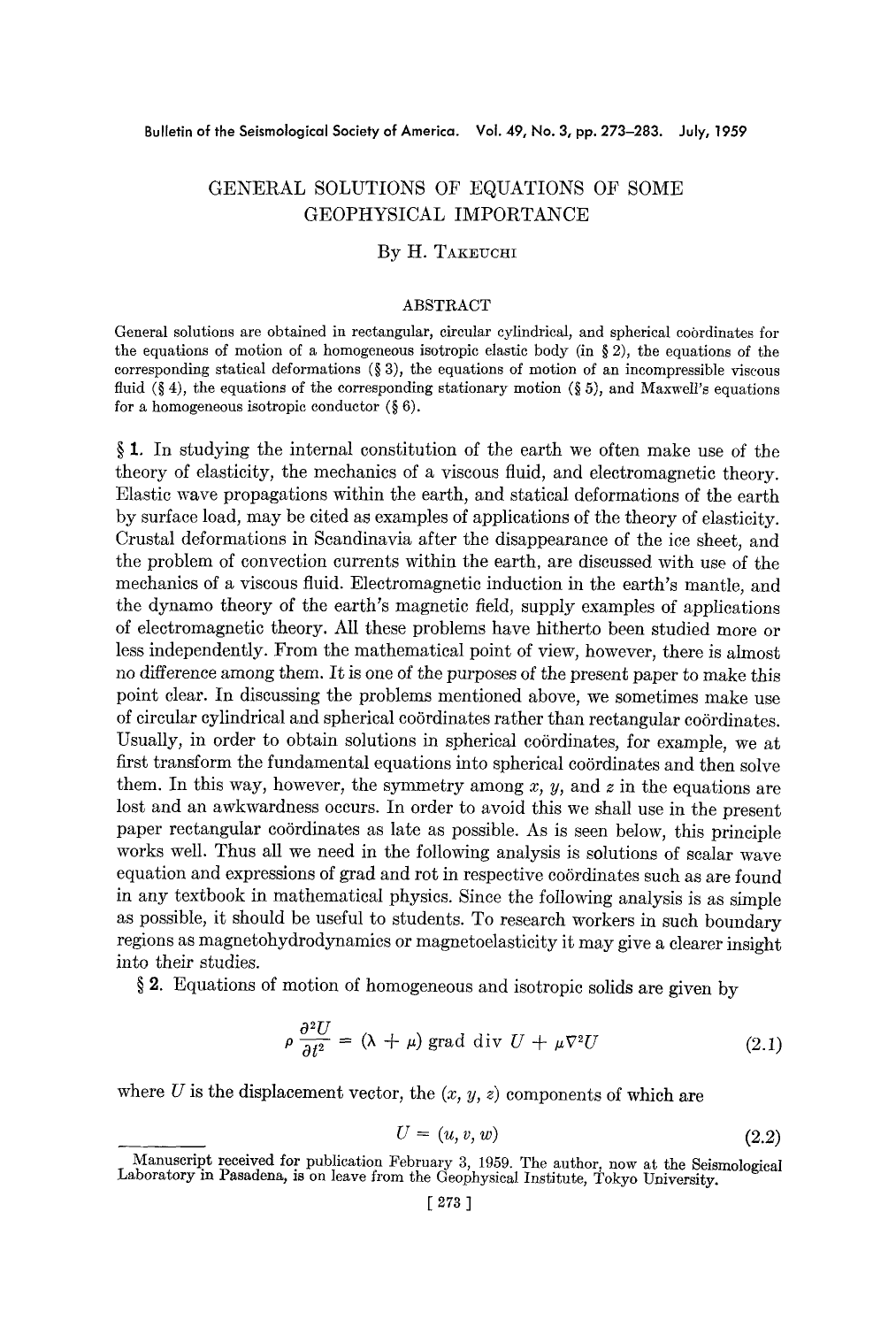and  $\nabla^2 U$  is a vector defined by

$$
\nabla^2 U = \text{grad div } U - \text{rot rot } U \tag{2.3}
$$

The  $\xi$  component, say, in general curvilinear coördinates  $(\xi, \eta, \zeta)$  is different from that obtained by applying formally the operation  $\nabla^2$  = div grad to the  $\xi$  component of  $U$ . It is only in rectangular coördinates that the foregoing is true. Thus, we have, for example

$$
(\nabla^2 U)_x = \left(\frac{\partial^2}{\partial x^2} + \frac{\partial^2}{\partial y^2} + \frac{\partial^2}{\partial z^2}\right) u \tag{2.4}
$$

In order to make full use of this convenient formula, we shall make the following analysis in rectangular coördinates as late as possible.

For  $U$  in  $(2.1)$ , we assume

$$
U = U_1 + U_2 + U_3 \tag{2.5}
$$

$$
U_1 = \text{grad}\,\phi\tag{2.6}
$$

$$
U_2 = \operatorname{rot} A \tag{2.7}
$$

$$
U_3 = \text{rot } U_2 \tag{2.8}
$$

where  $\phi$  is a scalar function and A is a vector function to be determined. By the well-known vector formulae we have

$$
rot U_1 = \text{div } U_2 = \text{div } U_3 = 0 \tag{2.9}
$$

Putting (2.6) into (2.1) will give the following equation for  $\phi$ 

$$
\rho \frac{\partial^2 \phi}{\partial t^2} = (\lambda + 2\mu) \nabla^2 \phi \tag{2.10}
$$

where  $\nabla^2$  means the operation div grad. Making use of (2.9) and (2.1), we get the following equation for  $U_2$ .

$$
\rho \frac{\partial^2 U_2}{\partial t^2} = \mu \nabla^2 U_2 \tag{2.11}
$$

It can easily be shown that  $U_3$  is a solution of (2.1), or (2.11), if  $U_2$  is. As A in (2.7) the following two forms are usually used.

$$
(A_x, A_y, A_z) = (0, 0, 1)\,\mathbf{\psi} \tag{2.12}
$$

$$
(A_x, A_y, A_z) = (x, y, z) \psi \tag{2.13}
$$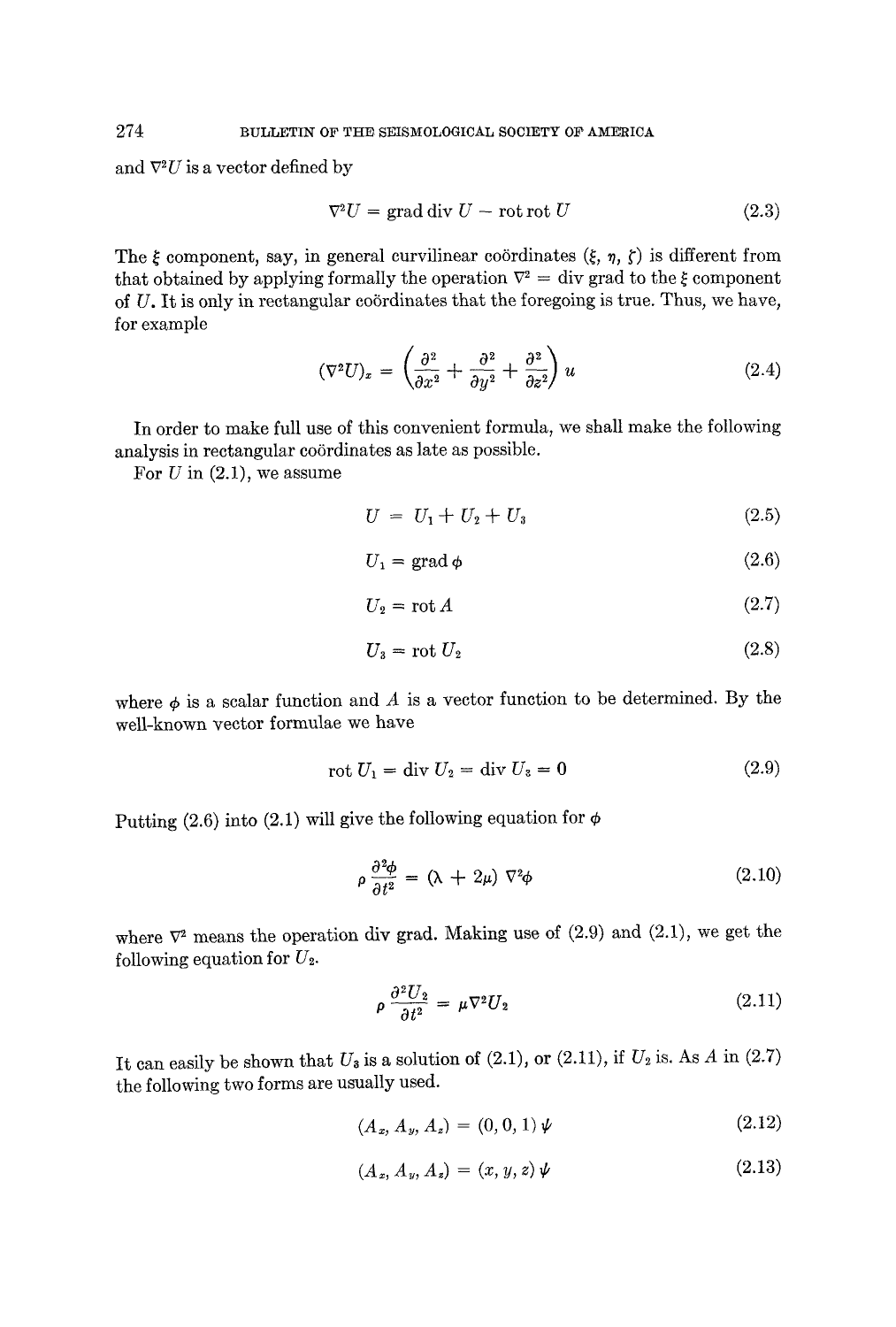where  $\psi$  is a scalar function to be determined. Putting (2.13) into (2.7) and the result thus obtained into (2.11) will give

$$
\begin{pmatrix}\n z \frac{\partial}{\partial y} - y \frac{\partial}{\partial z} \\
x \frac{\partial}{\partial z} - z \frac{\partial}{\partial x} \\
y \frac{\partial}{\partial x} - x \frac{\partial}{\partial y}\n\end{pmatrix}\n\begin{pmatrix}\n \rho \frac{\partial^2 \psi}{\partial t^2} - \mu \nabla^2 \psi\n\end{pmatrix} = 0
$$

In order that the foregoing be true, we must have

$$
\rho \frac{\partial^2 \psi}{\partial t^2} = \mu \nabla^2 \psi \tag{2.14}
$$

From A in (2.12) we get also (2.14). In short, from  $\phi$  and  $\psi$  satisfying (2.10) and  $(2.14)$ , respectively, we get  $(2.6)$ ,  $(2.12)$  or  $(2.13) \rightarrow (2.7)$  and  $(2.8)$  as the solution of (2.1).

(2.10) and (2.14) are the familiar scalar wave equations. Their solutions in rectangular, circular cylindrical, and spherical coördinates are as follows.

Rectangular coördinates  $(x, y, z)$ :

$$
\phi = e^{i(p t + lx + my + nz)}
$$

where

 $l^2 + m^2 + n^2 = h^2 = \frac{P}{\lambda + 2\mu}$  (2.15)

Circular cylindrical coördinates  $(r, \theta, z)$ :

$$
\phi = e^{i(p\,t+m\theta+nz)}C_m(dr)
$$

where

$$
l^2 + n^2 = h^2 \tag{2.16}
$$

and  $C_m(lr)$  is a cylindrical function.

Spherical coördinates  $(r, \theta, \varphi)$ :

$$
\phi = e^{i(p t + m \rho)} P_n^m(\theta) r^{-\frac{1}{2}} C_{n + \frac{1}{2}}(hr) \tag{2.17}
$$

where  $P_n^m(\theta)$  is a Legendre and  $C_{n+\frac{1}{2}}(hr)$  is a cylindrical function.

In the foregoing we showed solutions  $\phi$  satisfying (2.10). Solutions  $\psi$  satisfying (2.14) are obtained by replacing  $h^2$  by  $k^2 = (\rho p^2)/\mu$ .

Having thus got  $\phi$  and  $\psi$ , we shall now get  $U_1$ ,  $U_2$ , and  $U_3$  in the respective coordinates.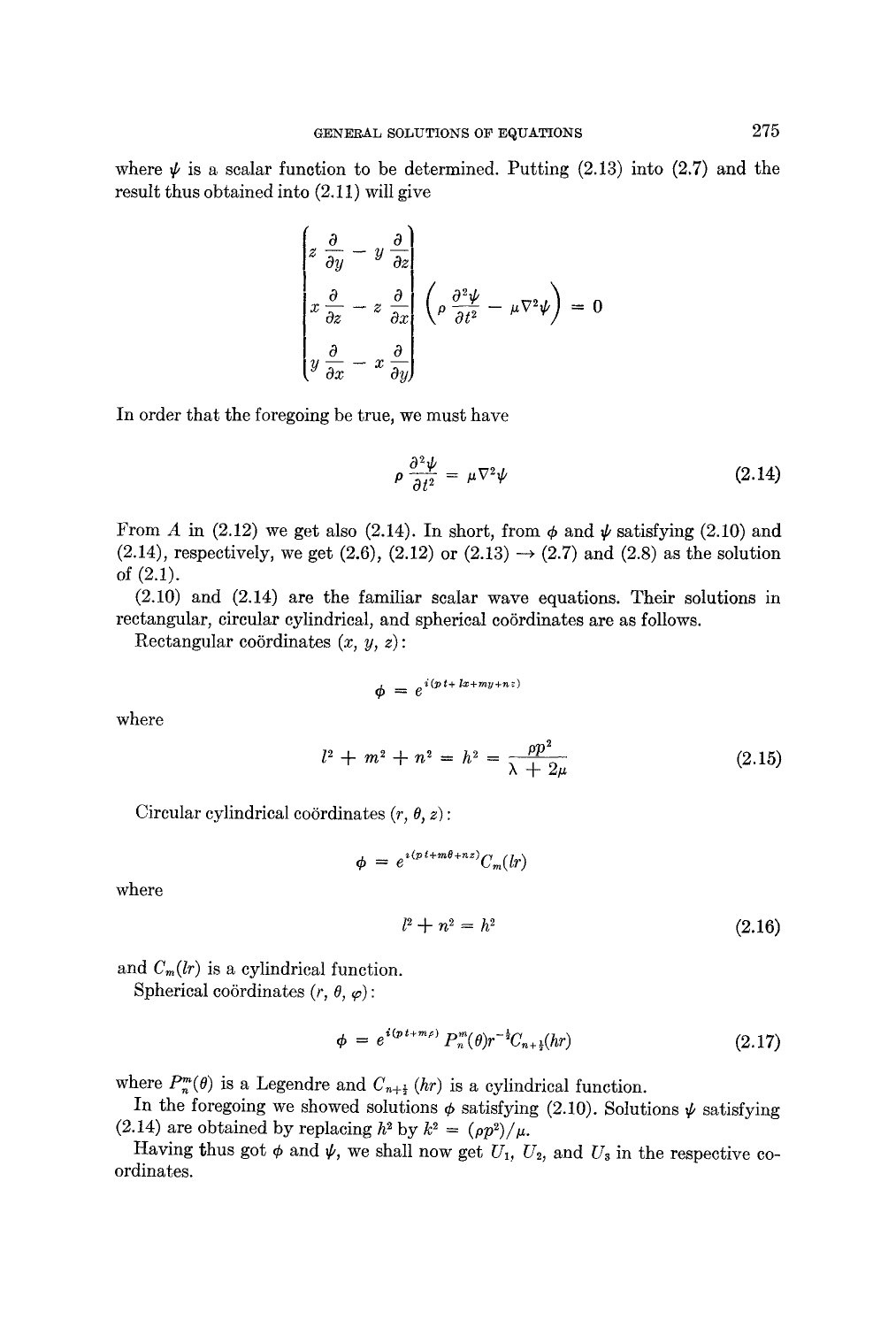## Rectangular coördinates:

Making use of the expression of grad in rectangular coördinates, we have

$$
U_1: \ \ u_x = \frac{\partial \phi}{\partial x}, \qquad u_y = \frac{\partial \phi}{\partial y}, \qquad u_z = \frac{\partial \phi}{\partial z} \tag{2.18}
$$

As  $A$  in the present case we take  $(2.12)$ . The expression of rot in rectangular coördinates will give

$$
U_2: \ \ u_x = \frac{\partial \psi}{\partial y} \ , \qquad u_y = -\frac{\partial \psi}{\partial x} \ , \qquad u_z = 0 \tag{2.19}
$$

$$
U_3: \ \ u_x = \frac{\partial^2 \psi}{\partial x \partial z}, \qquad u_y = \frac{\partial^2 \psi}{\partial y \partial z}, \qquad u_z = -\left(\frac{\partial^2}{\partial x^2} + \frac{\partial^2}{\partial y^2}\right)\psi \tag{2.20}
$$

Circular cylindrical coördinates:

The expression of grad in circular cylindrical coördinates will give

$$
U_1: \ \ u_r = \frac{\partial \phi}{\partial r}, \qquad u_\theta = \frac{\partial \phi}{r \partial \theta}, \qquad u_z = \frac{\partial \phi}{\partial z} \tag{2.21}
$$

As A in the present case we take (2.12), expression for which in circular cylindrical co6rdinates is

$$
A: A_r = A_\theta = 0, \qquad A_z = \psi \tag{2.22}
$$

Making use of  $(2.22)$  and the expression of rot in circular cylindrical coördinates, we get

$$
U_2: \ \ u_r = \frac{\partial \psi}{r \partial \theta}, \qquad u_\theta = -\frac{\partial \psi}{\partial r}, \qquad u_z = 0 \tag{2.23}
$$

$$
U_3: \t u_r = \frac{\partial^2 \psi}{\partial r \partial z}, \t u_\theta = \frac{\partial^2 \psi}{r \partial \theta \partial z},
$$
  

$$
u_z = -\left(\frac{\partial^2}{\partial r^2} + \frac{1}{r} \frac{\partial}{\partial r} + \frac{1}{r^2} \frac{\partial^2}{\partial \theta^2}\right) \psi
$$
 (2.24)

Spherical coördinates:

The expression of grad in spherical coördinates will give

$$
U_1: \ \ u_r = \frac{\partial \phi}{\partial r}, \qquad u_\theta = \frac{\partial \phi}{r \partial \theta}, \qquad u_\varphi = \frac{\partial \phi}{r \sin \theta \partial \varphi} \tag{2.25}
$$

As A in the present case we use  $(2.13)$ , the expression for which in spherical coordinates is

$$
A: A_r = r\psi, \qquad A_\theta = A_\varphi = 0 \tag{2.26}
$$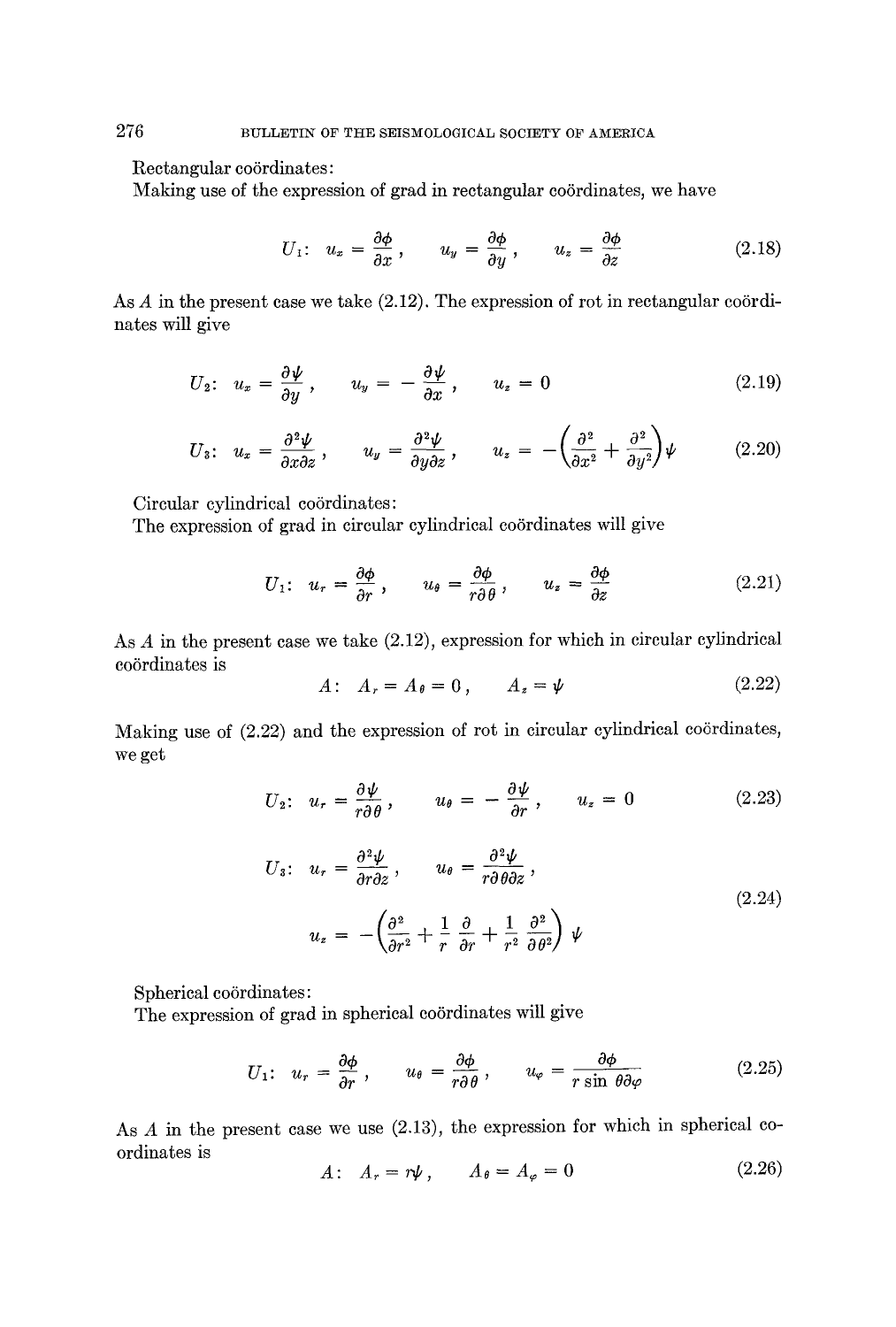Making use of  $(2.26)$  and the expression of rot in spherical coordinates, we get

$$
U_2: \ \ u_r = 0 \ , \qquad u_\theta = \frac{\partial \psi}{\sin \theta \partial \varphi} \ , \qquad u_\varphi = -\frac{\partial \psi}{\partial \theta} \tag{2.27}
$$

$$
U_3: \ \ u_r = -\frac{1}{r \sin \theta} \left\{ \frac{\partial}{\partial \theta} \left( \sin \theta \, \frac{\partial \psi}{\partial \theta} \right) + \frac{1}{\sin \theta} \, \frac{\partial^2 \psi}{\partial p^2} \right\},
$$
  

$$
u_{\theta} = \frac{\partial^2 (r \psi)}{r \partial r \partial \theta}, \qquad u_{\varphi} = \frac{\partial^2 (r \psi)}{r \sin \theta \, \partial r \partial \varphi}
$$
 (2.28)

The results in the present section have already been obtained by K. Sezawa (1927) in a somewhat complicated way.

§ 3. General solutions for statical deformations of homogeneous and isotropic solids can be obtained by putting  $\partial/\partial t \sim p = 0$  in the results in the last section. Thus  $U_1$  and  $U_2$  for statical deformations can be obtained by putting

Rectangular coördinates:

$$
\phi = \psi = e^{i(lx+my)+nz}, \qquad l^2 + m^2 = n^2 \tag{3.1}
$$

Circular cylindrical coördinates:

$$
\phi = \psi = e^{im\theta + l_z} C_m(lr) \tag{3.2}
$$

Spherical coördinates:

$$
\phi = \psi = r^n \left( \text{or } r^{-n-1} \right) e^{im\varphi} P_n^m(\theta) \tag{3.3}
$$

into  $(2.18)$ ,  $(2.19)$ ;  $(2.21)$ ,  $(2.23)$ ; and  $(2.25)$ ,  $(2.27)$ , respectively.  $\phi$  and  $\psi$  in  $(3.1)$ -(3.3) are obtained by putting  $p = 0$  in (2.15)-(2.17) and are solutions of the Laplace equations in respective coordinates. The r part in  $(3.3)$ , that is, r<sup>n</sup> or  $r^{-n-1}$ , is the first term of the series expansion

$$
g_n(p) \sim r^n \left\{ 1 - \frac{p^2}{2(2n+3)} + \cdots \right\} \tag{3.4}
$$

or

$$
n_n(p) \sim r^{-n-1} \left\{ 1 + \frac{p^2}{2(2n-1)} + \cdots \right\} \tag{3.5}
$$

for the r part

$$
j_n(p) = \sqrt{\frac{\pi}{2p}} J_{n+\frac{1}{2}}(p)
$$

or

$$
n_n(p) = \sqrt{\frac{\pi}{2p}} N_{n+\frac{1}{2}}(p) = (-1)^{n+1} j_{-n-1}(p)
$$
 (3.6)

where  $p = hr$  or kr.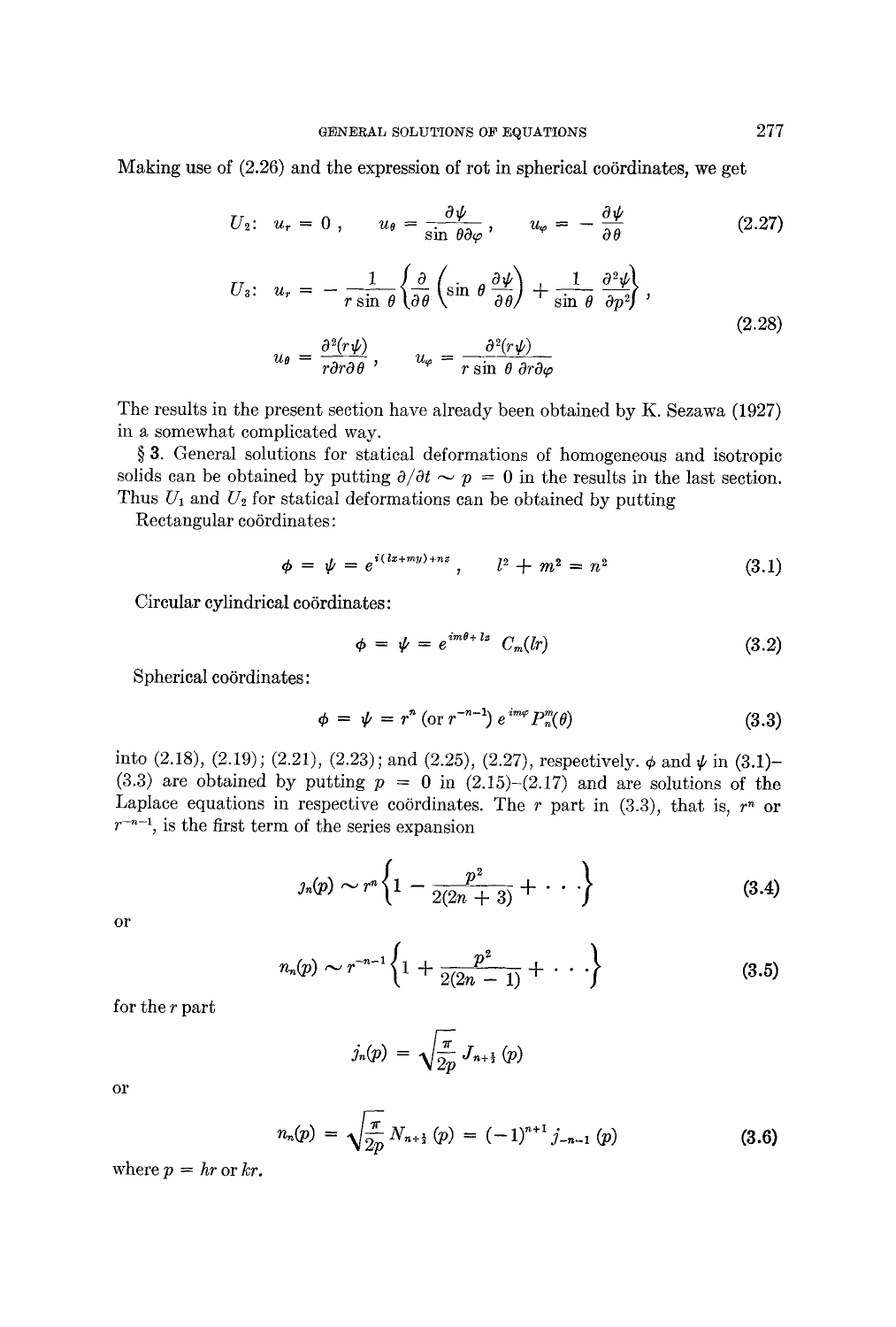In statical deformations,  $U_1$  and  $U_3$  are not independent of each other. In order to make this point clear and to get a new independent solution in circular cylindrical coördinates, taking  $(2.16)$  into consideration, we shall put

$$
\phi = e^{i(p \cdot t + m\theta + nz)} C_m(lr) ,
$$
  
\n
$$
\psi = e^{i(p \cdot t + n\theta + n'z)} C_m(lr) ,
$$
  
\n
$$
l^2 + n^2 = h^2 = \frac{\rho p^2}{\lambda + 2\mu} ,
$$
  
\n
$$
l^2 + n'^2 = k^2 = \frac{\rho p^2}{\mu}
$$
 (3.7)

in (2.21) and (2.24) and calculate

$$
U_3 = U_1 - \frac{U_3}{in} \tag{3.8}
$$

Putting  $p = 0$  in (3.8) will give  $U_3' = 0$ . This shows that  $U_1$  and  $U_3$  are not independent of each other in the present case. A new independent solution in such a case is given by the first term in the series expansion of  $U_3'$  with respect to  $p^2$ . From

$$
n'^2 = n^2 + (k^2 - h^2) \tag{3.9}
$$

we get for  $p \rightarrow 0$ 

$$
n' = n + \delta \, , \qquad \delta = \frac{k^2}{2n} \left( 1 - \frac{h^2}{k^2} \right) \tag{3.10}
$$

The first order term of  $U_3'$  with respect to  $\delta \sim p^2$  will give

$$
U'_{3}: u_{r} = \frac{dC_{m}(lr)}{dr} e^{i(m\theta + nz)} (1 - e^{i\delta z})
$$

$$
= -\frac{dC_{m}(lr)}{dr} e^{i(m\theta + nz)} i\delta z ,
$$

$$
u_{\theta} = -\frac{C_{m}(lr)}{r} \frac{d}{d\theta} (e^{im\theta}) e^{inz} i\delta z \qquad (3.11)
$$

Special care must be taken in the calculation of the z component of *Us'.* At first, the z component of  $U_3$  is given by  $\overline{ }$ 

$$
U_3: \quad u_z = \left(\frac{\partial^2}{\partial z^2} + k^2\right) \psi \tag{3.12}
$$

where

$$
k^2 = \frac{2n\delta}{(1 - h^2/k^2)} = \frac{2n(\lambda + 2\mu)}{\lambda + \mu} \delta \tag{3.13}
$$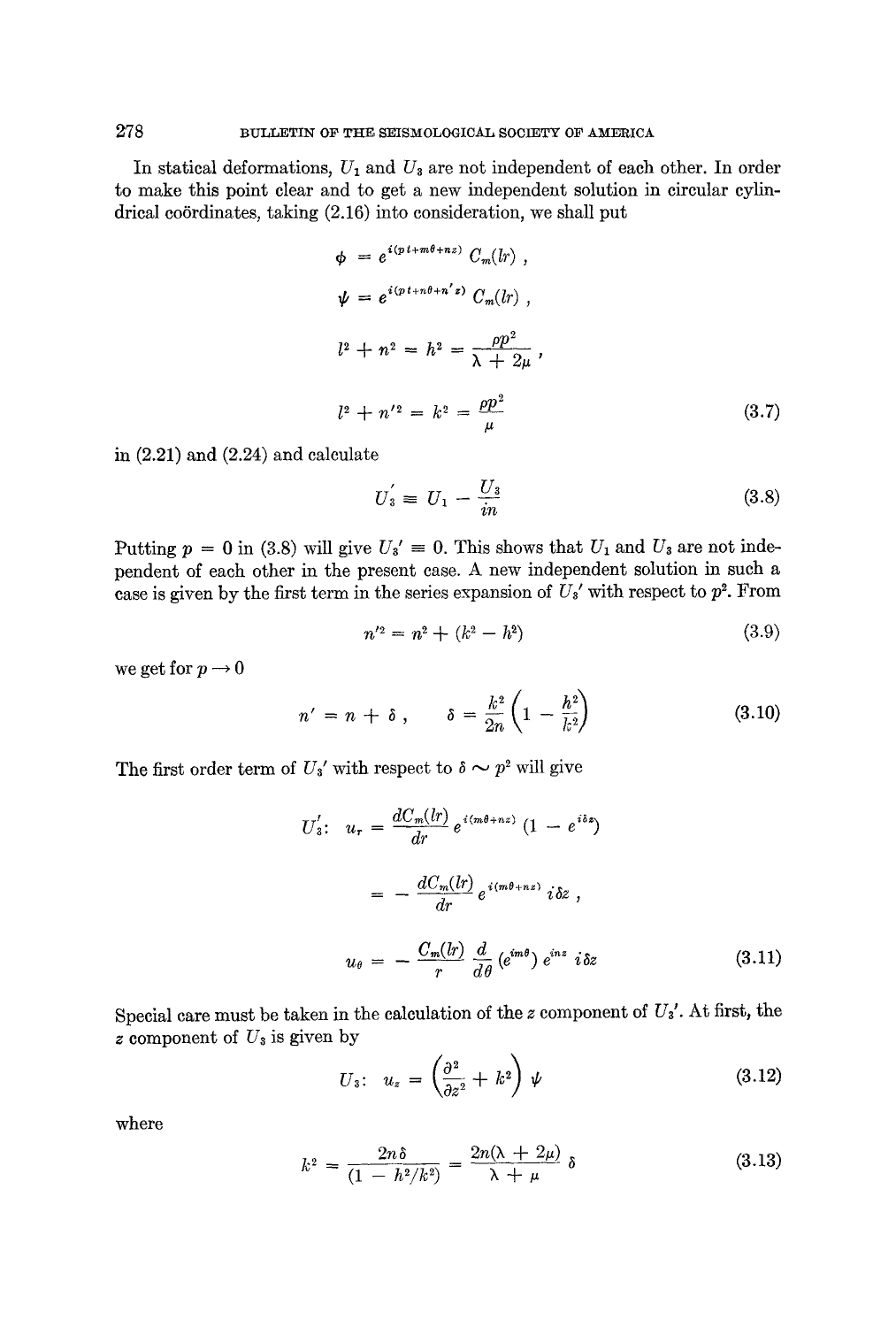is a small quantity of the same order as  $\delta$ . Thus we get

$$
U_3': \quad u_z = C_m(lr) \; e^{i(m\theta + nz)} \; i\delta \left( -1 \; -\; inz + \frac{2}{1 \; -\; h^2/k^2} \right) \tag{3.14}
$$

In short, we have

$$
U'_{3}: u_{r} = -\frac{dC_{m}(lr)}{dr} e^{im\theta + lz} z ,
$$
  
\n
$$
u_{\theta} = -\frac{1}{r} C_{m}(lr) \frac{d}{d\theta} (e^{im\theta}) e^{iz} z ,
$$
  
\n
$$
u_{z} = C_{m}(lr) e^{im\theta + lz} \left( -1 - lz + \frac{2}{1 - h^{2}/k^{2}} \right)
$$
(3.15)

 $l^2 + n^2 = 0$  being taken into account in the above. Equations (3.2), (2.21), (2.23), and (3.15) agree with the results obtained by K. Terazawa (1916).

In a similar way, we get in rectangular coördinates

$$
U'_{3}: u_{x} = -\frac{\partial}{\partial x} \{e^{i(lx+my)+nz}\} z ,
$$
  
\n
$$
u_{y} = -\frac{\partial}{\partial y} \{e^{i(lx+my)+nz}\} z ,
$$
  
\n
$$
u_{z} = e^{i(lx+my)+nz} \left(-1 - nz + \frac{2}{1 - h^{2}/k^{2}}\right) ,
$$
  
\n
$$
l^{2} + m^{2} = n^{2}
$$
\n(3.16)

A new independent solution in spherical coördinates is given by the first order term of the series expansion of

$$
U_3' = U_1 - \frac{U_3}{n+1} \tag{3.17}
$$

with respect to  $h^2$ ,  $k^2 \sim p^2 \rightarrow 0$ . In calculating (3.17), we use (2.25) (2.28) with (3.4) and (3.5). Thus we get

$$
U'_3: u_r = e^{im\varphi} P_n^m(\theta) \left[ \frac{d}{dr} \left\{ r^n - \frac{h^2 r^{n+2}}{2(2n+3)} \right\} \right. \\ \left. - \frac{1}{n+1} \frac{d^2}{dr^2} \left\{ r^{n+1} - \frac{k^2 r^{n+3}}{2(2n+3)} \right\} - \frac{k^2 r^{n+1}}{n+1} \right] \\ = e^{im\varphi} P_n^m(\theta) \frac{k^2 r^{n+1}}{2(2n+3)} \left\{ - \frac{h^2}{k^2} (n+2) \right\}
$$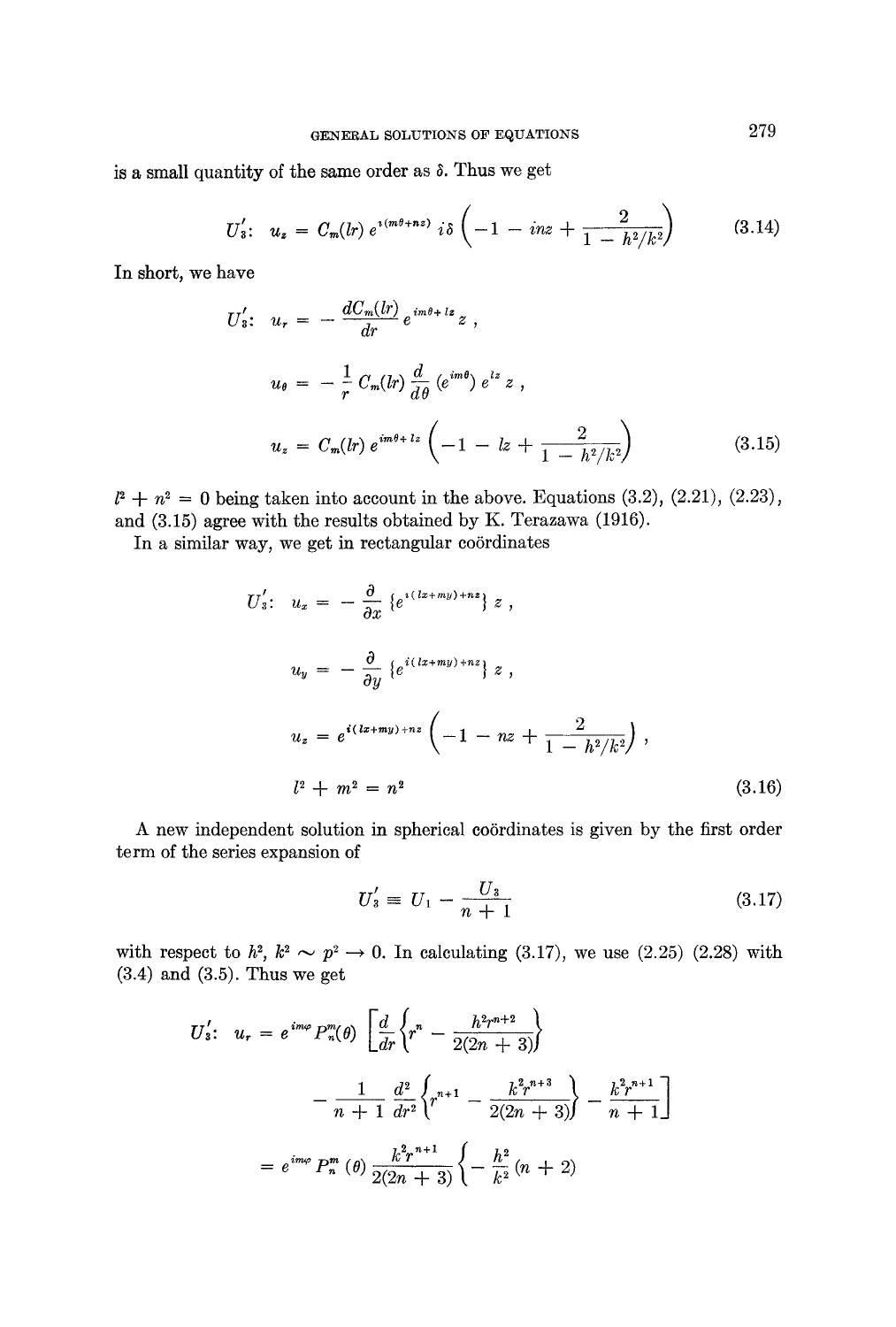$$
+\frac{(n+3)(n+2)}{n+1} - \frac{2(2n+3)}{n+1},
$$
  
\n
$$
u_{\theta} = \frac{\partial}{r\partial\theta} \left\{ e^{im\varphi} P_n^m(\theta) \right\} \left[ r^n \left\{ 1 - \frac{h^2 r^2}{2(2n+3)} \right\} - \frac{1}{n+1} \frac{d}{dr} \left\{ r^{n+1} - \frac{k^2 r^{n+3}}{2(2n+3)} \right\} \right]
$$
  
\n
$$
= \frac{\partial}{r\partial\theta} \left\{ e^{im\varphi} P_n^m(\theta) \right\} \frac{k^2 r^{n+2}}{2(2n+3)} \left( -\frac{h^2}{k^2} + \frac{n+3}{n+1} \right)
$$
  
\n
$$
u_{\varphi} = \frac{\partial}{r \sin \theta \partial \varphi} \left\{ e^{im\varphi} P_n^m(\theta) \right\} \frac{k^2 r^{n+2}}{2(2n+3)} \left( -\frac{h^2}{k^2} + \frac{n+3}{n+1} \right) \tag{3.18}
$$

In (3.18), we make use of

$$
U_3: \quad u_r = \left(\frac{\partial^2}{\partial r^2} + k^2\right)(r\psi) \tag{3.19}
$$

 $\overline{ }$ 

Putting  $k^2 = 0$  in (3.18) will give  $U_3' = 0$ , which shows that  $U_1$  and  $U_3$  are not independent of each other.  $U_3'$  in (3.18) is obtained by using (3.4). One more independent solution is obtained using (3.5) instead of (3.4). We can get this solution by replacing formally n in (3.18) by  $-(n-1)$ , the n in the expression of  $P_n^m(\theta)$ being an exception to this replacement.

§ 4. Equations of slow motion of an incompressible viscous fluid are given by

$$
\operatorname{div} U = 0 \tag{4.1}
$$

$$
\frac{\partial U}{\partial t} = -\text{grad}\left(q + \frac{p}{\rho}\right) + \frac{\mu}{\rho}\nabla^2 U\tag{4.2}
$$

where U is fluid velocity vector,  $p$  pressure,  $\rho$  density, and  $\mu$  coefficient of viscosity, force  $F$  being assumed to be derivable from a potential  $q$  by

$$
F = -\text{grad } q \tag{4.3}
$$

Taking div of (4.2) and using (4.1), we get

$$
\nabla^2 \left( q + \frac{p}{\rho} \right) = 0 \tag{4.4}
$$

For  $U$  in  $(4.2)$ , we assume

$$
U = U_1 + U_2 + U_3 \tag{4.5}
$$

$$
U_1 = -\int \text{grad} \left( q + \frac{p}{\rho} \right) dt \tag{4.6}
$$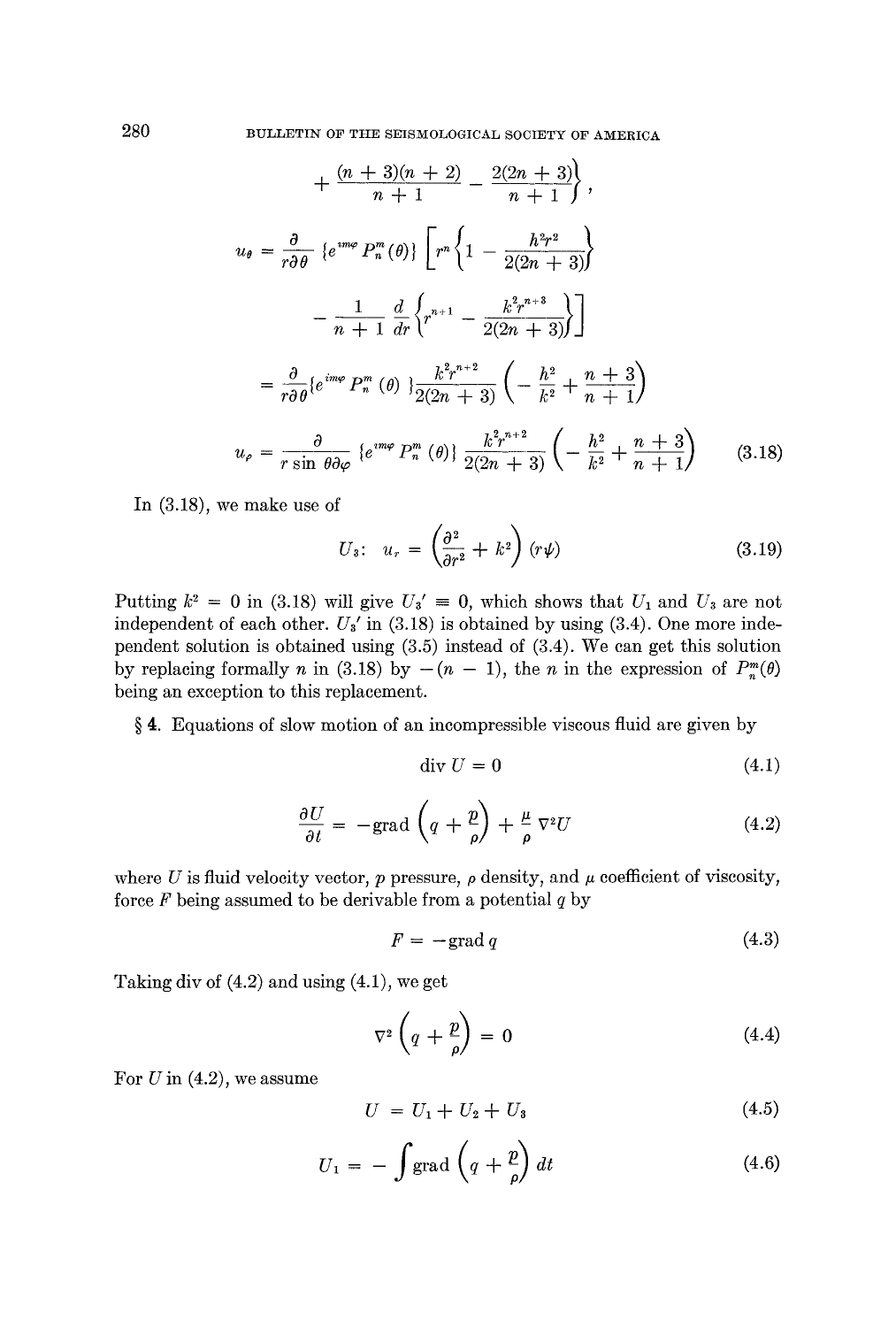By (4.4)

$$
\operatorname{div} U_1 = 0 \tag{4.7}
$$

thus satisfying  $(4.1)$ . Putting  $(4.5)$  into  $(4.2)$  and taking  $(4.6)$  and  $(4.7)$  into consideration will give the following equations for  $U_2$  and  $U_3$ :

$$
\frac{\partial U}{\partial t} = \frac{\mu}{\rho} \nabla^2 U \,, \qquad \text{div } U = 0 \tag{4.8}
$$

Solutions of (4.4) are the same as  $\phi$  and  $\psi$  in (3.1)-(3.3). In calculating  $U_1$  by (4.6) we may refer to  $(2.18)$ ,  $(2.21)$ , and  $(2.25)$ .  $(4.8)$  is of the same form as  $(2.11)$ . Thus we have  $U_2$  and  $U_3$  in (2.19), (2.20); (2.23), (2.24), and (2.27), (2.28), except that  $\nu$  satisfies

$$
\frac{\partial \psi}{\partial t} = \frac{\mu}{\rho} \nabla^2 \psi \tag{4.9}
$$

Assuming that  $\psi \propto e^{-\alpha t}$  will give

$$
(\nabla^2 + k^2) \psi = 0 , \qquad k^2 = \frac{\rho \alpha}{\mu}
$$
 (4.10)

Thus we see that  $\psi$  in the present case is given by (2.15) to (2.17) with  $k^2 = \rho \alpha / \mu$ .

§ 5. When the motion in the last section is stationary and  $\partial/\partial t \sim \alpha = 0$ , we have the same  $U_1$  and  $U_2$  as in section 3. For a finite  $U_1$  we have by (4.6)

$$
q + \frac{p}{\rho} \sim \alpha = 0 \tag{5.1}
$$

 $U_1$  and  $U_3$  in the present case are not independent of each other as in section 3. A new independent solution  $U_3$  is obtained by putting

$$
h^2 = 0 , \qquad k^2 = \frac{\rho \alpha}{\mu} \to 0 \tag{5.2}
$$

into  $(3.15)$ ,  $(3.16)$ , and  $(3.18)$ . This will be understood by comparing  $(4.6)$  and  $(4.4)$ with  $(2.6)$ ,  $(2.10)$ ,  $(2.15)$ - $(2.17)$ . The foregoing results in circular cylindrical coordinates agree with those obtained by Haskell (1935, 1936).

§ 6. Maxwell's equations for a homogeneous isotropic conductor are given by

$$
\text{div } \mathbf{E} = 0 \tag{6.1}
$$

$$
\text{div } H = 0 \tag{6.2}
$$

$$
\text{rot} \quad \mathbf{E} = -\frac{\mu}{c} \frac{\partial H}{\partial t} \tag{6.3}
$$

$$
\text{rot} \quad H = \left(\frac{4\pi\sigma}{c} + \frac{\epsilon}{c} \frac{\partial}{\partial t}\right) \mathbf{E} \tag{6.4}
$$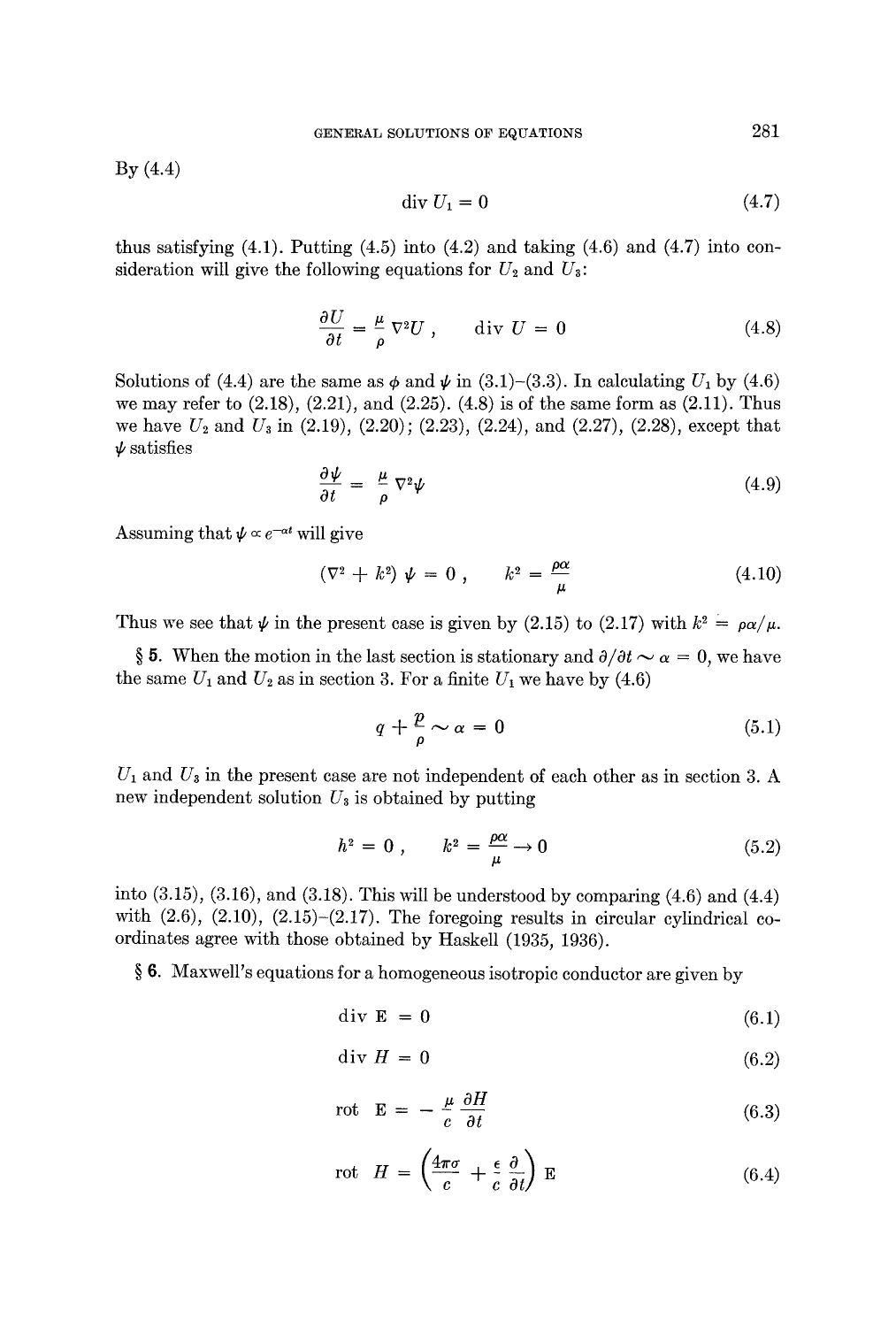where c is the light velocity,  $\sigma$  electric conductivity,  $\epsilon$  dielectric constant, and  $\mu$ permeability.  $\sigma$ ,  $\epsilon$ , E and  $\mu$ , H are expressed in e.s.u. and e.m.u., respectively. Taking rot of (6.3) and using (2.3), (6.1) and (6.4), we have

$$
\frac{\mu}{c^2} \frac{\partial}{\partial t} \left( 4\pi \sigma + \epsilon \frac{\partial}{\partial t} \right) \mathbf{E} = \nabla^2 \mathbf{E} ,
$$
  
div  $\mathbf{E} = 0$  (6.5)

Similarly, we have

$$
\frac{\mu}{c^2} \frac{\partial}{\partial t} \left( 4\pi\sigma + \epsilon \frac{\partial}{\partial t} \right) H = \nabla^2 H ,
$$
  
div  $H = 0$  (6.6)

As  $(6.5)$  is of the same form as in  $(2.9)$  and  $(2.11)$ , we shall put

$$
\mathbf{E} = \mathbf{E}_1 + \mathbf{E}_2 \tag{6.7}
$$

$$
E_1 = \operatorname{rot} A \tag{6.8}
$$

$$
\mathbf{E}_2 = \text{rot } \mathbf{E}_1 \tag{6.9}
$$

$$
(A_x, A_y, A_z) = (0, 0, 1) \psi \tag{6.10}
$$

or

$$
(A_x, A_y, A_z) = (x, y, z) \psi \tag{6.11}
$$

Putting the above equations into (6.5) will give

$$
\frac{\partial}{\partial t} \left( \frac{\partial}{\partial t} + \frac{4\pi\sigma}{\epsilon} \right) \psi = \frac{\sigma^2}{\mu \epsilon} \nabla^2 \psi \tag{6.12}
$$

which, on assuming

$$
\psi \propto \alpha e^{ipt} \tag{6.13}
$$

is reduced to

$$
(\nabla^2 + k^2)\psi = 0 , \qquad k^2 = \frac{\epsilon \mu}{c^2} \left( p^2 - \frac{4\pi \sigma p}{\epsilon} i \right)
$$
 (6.14)

Thus we get  $E_1$  and  $E_2$  by putting (2.15) to (2.17) with

$$
k^2 = \frac{\epsilon \mu}{c^2} \left( p^2 - \frac{4\pi \sigma p}{\epsilon} i \right)
$$